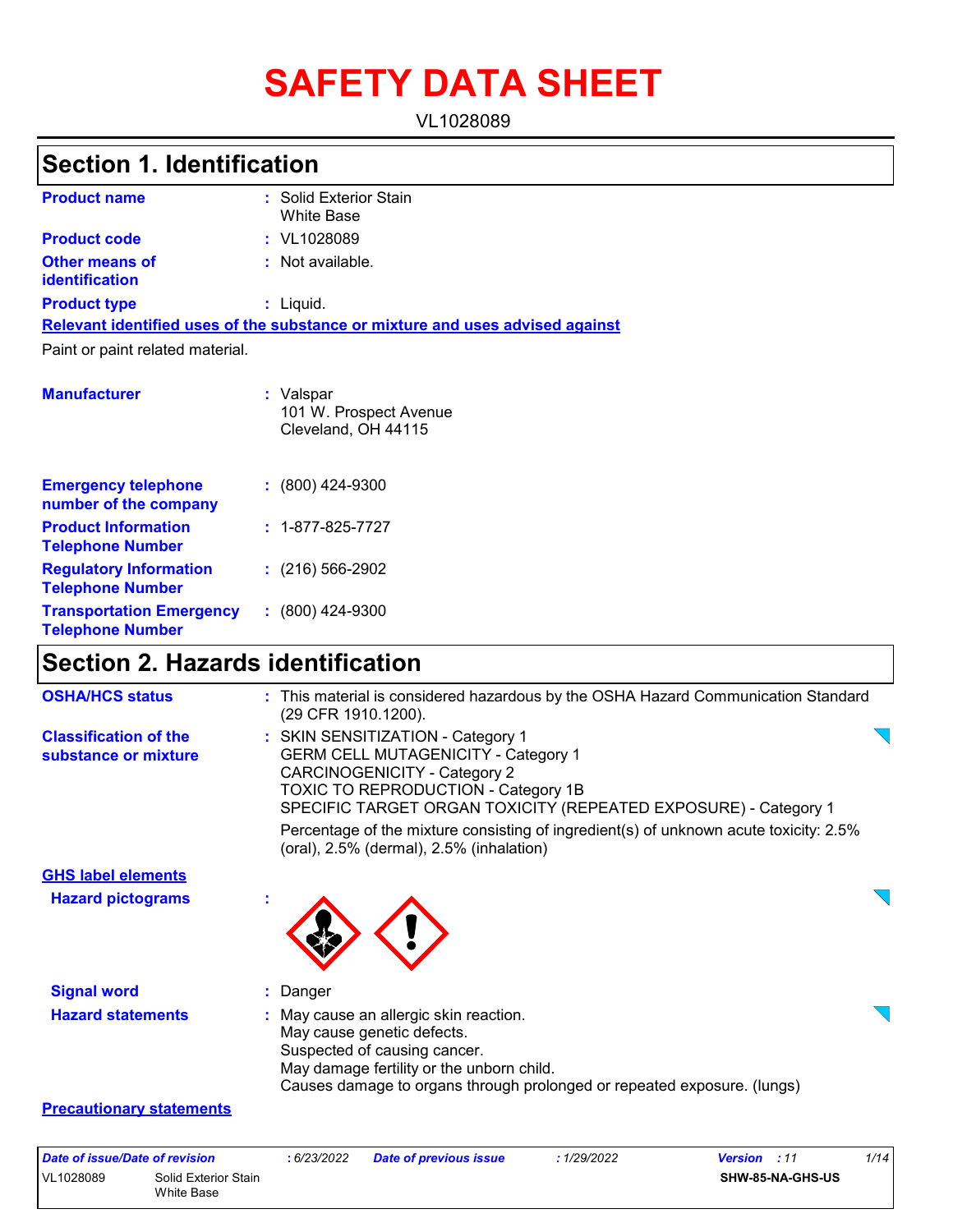### **Section 2. Hazards identification**

| <b>Hazards not otherwise</b><br>classified | : None known.                                                                                                                                                                                                                                                                                                                                                                                     |
|--------------------------------------------|---------------------------------------------------------------------------------------------------------------------------------------------------------------------------------------------------------------------------------------------------------------------------------------------------------------------------------------------------------------------------------------------------|
|                                            | Please refer to the SDS for additional information. Keep out of reach of children. Do not<br>transfer contents to other containers for storage.                                                                                                                                                                                                                                                   |
| <b>Supplemental label</b><br>elements      | WARNING: This product contains chemicals known to the State of California to cause<br>cancer and birth defects or other reproductive harm.                                                                                                                                                                                                                                                        |
| <b>Disposal</b>                            | : Dispose of contents and container in accordance with all local, regional, national and<br>international regulations.                                                                                                                                                                                                                                                                            |
| <b>Storage</b>                             | : Store locked up.                                                                                                                                                                                                                                                                                                                                                                                |
| <b>Response</b>                            | : IF exposed or concerned: Get medical advice or attention. Wash contaminated clothing<br>before reuse. IF ON SKIN: Wash with plenty of water. If skin irritation or rash occurs:<br>Get medical advice or attention.                                                                                                                                                                             |
| <b>Prevention</b>                          | : Obtain special instructions before use. Do not handle until all safety precautions have $\sqrt{ }$<br>been read and understood. Wear protective gloves, protective clothing and eye or face<br>protection. Do not breathe vapor. Do not eat, drink or smoke when using this product.<br>Wash thoroughly after handling. Contaminated work clothing must not be allowed out of<br>the workplace. |
| <b>General</b>                             | : Read label before use. Keep out of reach of children. If medical advice is needed,<br>have product container or label at hand.                                                                                                                                                                                                                                                                  |

### **Section 3. Composition/information on ingredients**

| Substance/mixture     | : Mixture        |
|-----------------------|------------------|
| <b>Other means of</b> | : Not available. |
| <i>identification</i> |                  |

#### **CAS number/other identifiers**

| <b>Ingredient name</b> | % by weight | <b>CAS number</b> |
|------------------------|-------------|-------------------|
| l Titanium Dioxide     | 1≥10 - ≤25  | 13463-67-7        |
| Kaolin                 | l≤3         | 1332-58-7         |
| Propylene Glycol       | l≤3         | 57-55-6           |
| Heavy Paraffinic Oil   | 1≥ا         | 64742-54-7        |
| l Carbendazim          | ≤0.3        | 10605-21-7        |

Any concentration shown as a range is to protect confidentiality or is due to batch variation.

**There are no additional ingredients present which, within the current knowledge of the supplier and in the concentrations applicable, are classified and hence require reporting in this section.**

**Occupational exposure limits, if available, are listed in Section 8.**

### **Section 4. First aid measures**

|                    | <b>Description of necessary first aid measures</b>                                                                                                                                                                                                                                                                                                                                                                                                                                                                                        |
|--------------------|-------------------------------------------------------------------------------------------------------------------------------------------------------------------------------------------------------------------------------------------------------------------------------------------------------------------------------------------------------------------------------------------------------------------------------------------------------------------------------------------------------------------------------------------|
| <b>Eye contact</b> | : Immediately flush eyes with plenty of water, occasionally lifting the upper and lower<br>eyelids. Check for and remove any contact lenses. Continue to rinse for at least 10<br>minutes. Get medical attention.                                                                                                                                                                                                                                                                                                                         |
| <b>Inhalation</b>  | : Remove victim to fresh air and keep at rest in a position comfortable for breathing. If<br>not breathing, if breathing is irregular or if respiratory arrest occurs, provide artificial<br>respiration or oxygen by trained personnel. It may be dangerous to the person providing<br>aid to give mouth-to-mouth resuscitation. Get medical attention. If unconscious, place<br>in recovery position and get medical attention immediately. Maintain an open airway.<br>Loosen tight clothing such as a collar, tie, belt or waistband. |

| Date of issue/Date of revision |                      | : 6/23/2022 | <b>Date of previous issue</b> | 1/29/2022 | <b>Version</b> : 11 |                         | 2/14 |
|--------------------------------|----------------------|-------------|-------------------------------|-----------|---------------------|-------------------------|------|
| VL1028089                      | Solid Exterior Stain |             |                               |           |                     | <b>SHW-85-NA-GHS-US</b> |      |
|                                | White Base           |             |                               |           |                     |                         |      |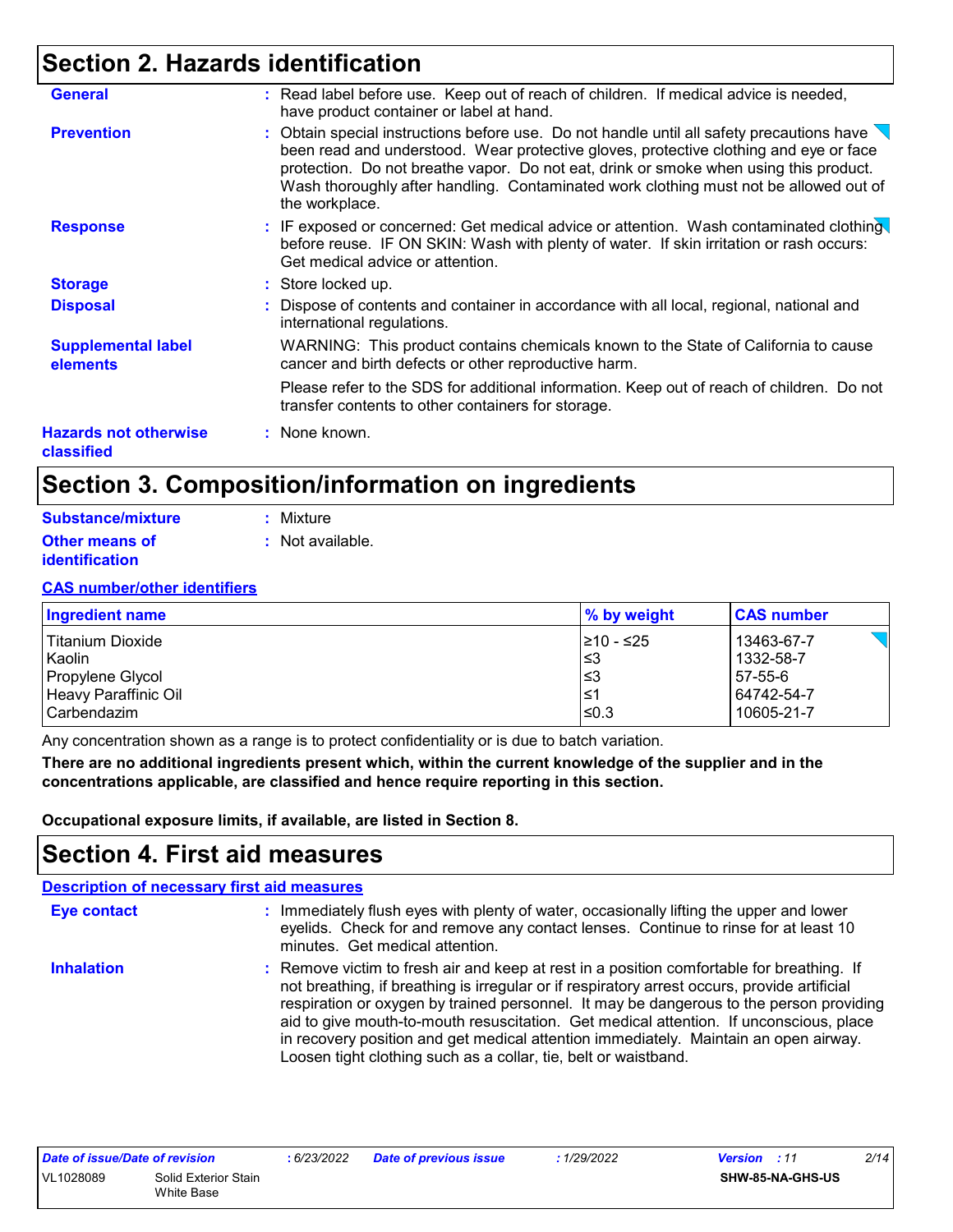### **Section 4. First aid measures**

| <b>Skin contact</b> | : Wash with plenty of soap and water. Remove contaminated clothing and shoes. Wash<br>contaminated clothing thoroughly with water before removing it, or wear gloves.<br>Continue to rinse for at least 10 minutes. Get medical attention. In the event of any<br>complaints or symptoms, avoid further exposure. Wash clothing before reuse. Clean<br>shoes thoroughly before reuse.                                                                                                                                                                                                                                                                                             |
|---------------------|-----------------------------------------------------------------------------------------------------------------------------------------------------------------------------------------------------------------------------------------------------------------------------------------------------------------------------------------------------------------------------------------------------------------------------------------------------------------------------------------------------------------------------------------------------------------------------------------------------------------------------------------------------------------------------------|
| <b>Ingestion</b>    | : Wash out mouth with water. Remove dentures if any. If material has been swallowed<br>and the exposed person is conscious, give small quantities of water to drink. Stop if the<br>exposed person feels sick as vomiting may be dangerous. Do not induce vomiting<br>unless directed to do so by medical personnel. If vomiting occurs, the head should be<br>kept low so that vomit does not enter the lungs. Get medical attention. Never give<br>anything by mouth to an unconscious person. If unconscious, place in recovery position<br>and get medical attention immediately. Maintain an open airway. Loosen tight clothing<br>such as a collar, tie, belt or waistband. |

|                                       | <b>Most important symptoms/effects, acute and delayed</b>                                                                                            |  |
|---------------------------------------|------------------------------------------------------------------------------------------------------------------------------------------------------|--|
| <b>Potential acute health effects</b> |                                                                                                                                                      |  |
| <b>Eye contact</b>                    | : No known significant effects or critical hazards.                                                                                                  |  |
| <b>Inhalation</b>                     | : No known significant effects or critical hazards.                                                                                                  |  |
| <b>Skin contact</b>                   | : May cause an allergic skin reaction.                                                                                                               |  |
| <b>Ingestion</b>                      | : No known significant effects or critical hazards.                                                                                                  |  |
| <b>Over-exposure signs/symptoms</b>   |                                                                                                                                                      |  |
| <b>Eye contact</b>                    | : No specific data.                                                                                                                                  |  |
| <b>Inhalation</b>                     | : Adverse symptoms may include the following:<br>reduced fetal weight<br>increase in fetal deaths<br>skeletal malformations                          |  |
| <b>Skin contact</b>                   | : Adverse symptoms may include the following:<br>irritation<br>redness<br>reduced fetal weight<br>increase in fetal deaths<br>skeletal malformations |  |
| <b>Ingestion</b>                      | : Adverse symptoms may include the following:<br>reduced fetal weight<br>increase in fetal deaths<br>skeletal malformations                          |  |
|                                       | Indication of immediate medical attention and special treatment needed, if necessary                                                                 |  |
| <b>Notes to physician</b>             | : Treat symptomatically. Contact poison treatment specialist immediately if large<br>quantities have been ingested or inhaled.                       |  |
|                                       |                                                                                                                                                      |  |

**Protection of first-aiders :** No action shall be taken involving any personal risk or without suitable training. If it is suspected that fumes are still present, the rescuer should wear an appropriate mask or **Specific treatments :** No specific treatment.

self-contained breathing apparatus. It may be dangerous to the person providing aid to give mouth-to-mouth resuscitation. Wash contaminated clothing thoroughly with water before removing it, or wear gloves.

**See toxicological information (Section 11)**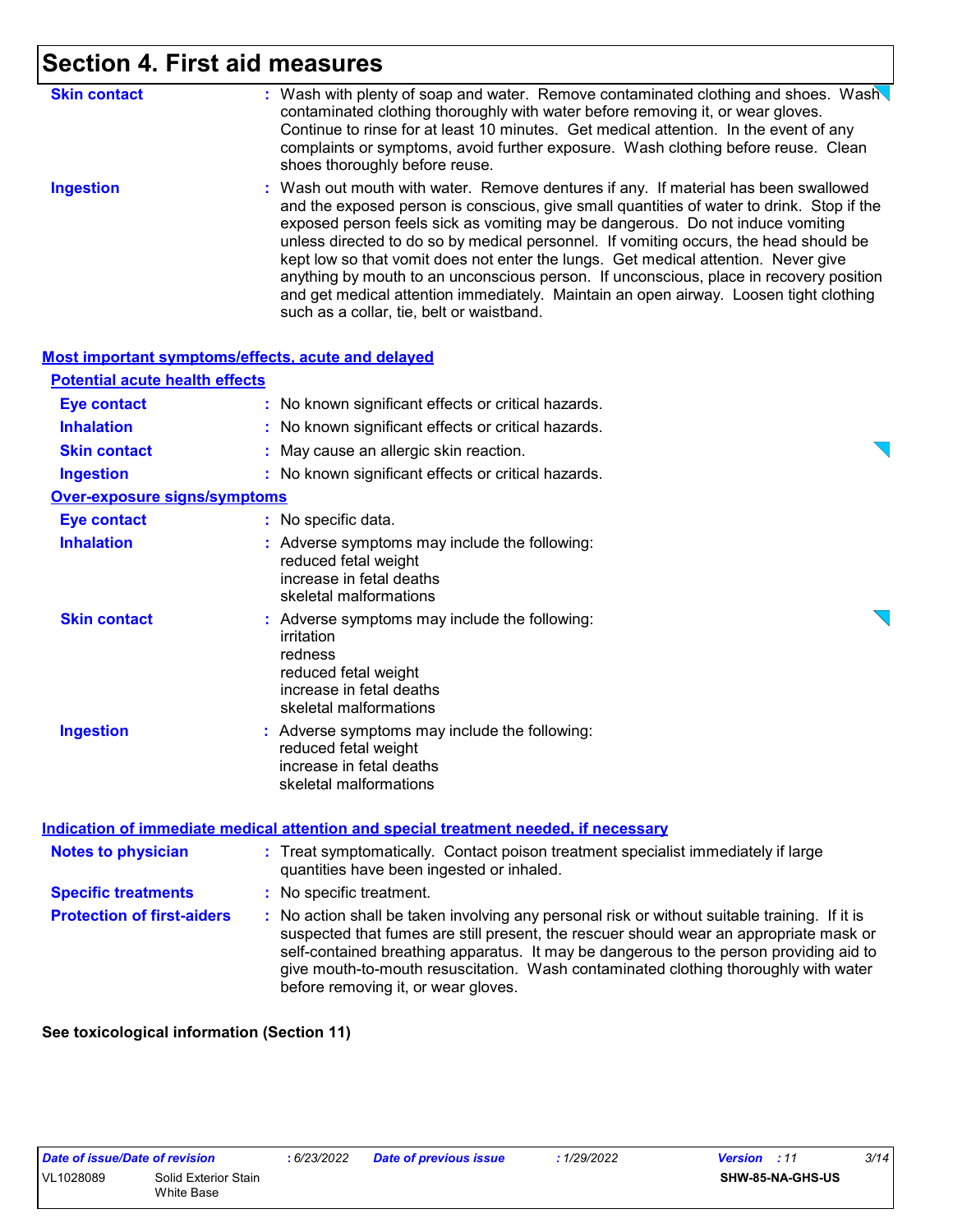### **Section 5. Fire-fighting measures**

| <b>Extinguishing media</b>                               |                                                                                                                                                                                                     |
|----------------------------------------------------------|-----------------------------------------------------------------------------------------------------------------------------------------------------------------------------------------------------|
| <b>Suitable extinguishing</b><br>media                   | : Use an extinguishing agent suitable for the surrounding fire.                                                                                                                                     |
| <b>Unsuitable extinguishing</b><br>media                 | : None known.                                                                                                                                                                                       |
| <b>Specific hazards arising</b><br>from the chemical     | : In a fire or if heated, a pressure increase will occur and the container may burst.                                                                                                               |
| <b>Hazardous thermal</b><br>decomposition products       | : Decomposition products may include the following materials:<br>carbon dioxide<br>carbon monoxide<br>metal oxide/oxides                                                                            |
| <b>Special protective actions</b><br>for fire-fighters   | : Promptly isolate the scene by removing all persons from the vicinity of the incident if<br>there is a fire. No action shall be taken involving any personal risk or without suitable<br>training. |
| <b>Special protective</b><br>equipment for fire-fighters | Fire-fighters should wear appropriate protective equipment and self-contained breathing<br>apparatus (SCBA) with a full face-piece operated in positive pressure mode.                              |

### **Section 6. Accidental release measures**

|                                                              | Personal precautions, protective equipment and emergency procedures                                                                                                                                                                                                                                                                                                                                                                                                                                                                                                                                                                                                                                          |
|--------------------------------------------------------------|--------------------------------------------------------------------------------------------------------------------------------------------------------------------------------------------------------------------------------------------------------------------------------------------------------------------------------------------------------------------------------------------------------------------------------------------------------------------------------------------------------------------------------------------------------------------------------------------------------------------------------------------------------------------------------------------------------------|
| For non-emergency<br>personnel                               | : No action shall be taken involving any personal risk or without suitable training.<br>Evacuate surrounding areas. Keep unnecessary and unprotected personnel from<br>entering. Do not touch or walk through spilled material. Avoid breathing vapor or mist.<br>Provide adequate ventilation. Wear appropriate respirator when ventilation is<br>inadequate. Put on appropriate personal protective equipment.                                                                                                                                                                                                                                                                                             |
| For emergency responders                                     | If specialized clothing is required to deal with the spillage, take note of any information in<br>÷.<br>Section 8 on suitable and unsuitable materials. See also the information in "For non-<br>emergency personnel".                                                                                                                                                                                                                                                                                                                                                                                                                                                                                       |
| <b>Environmental precautions</b>                             | : Avoid dispersal of spilled material and runoff and contact with soil, waterways, drains<br>and sewers. Inform the relevant authorities if the product has caused environmental<br>pollution (sewers, waterways, soil or air).                                                                                                                                                                                                                                                                                                                                                                                                                                                                              |
| <b>Methods and materials for containment and cleaning up</b> |                                                                                                                                                                                                                                                                                                                                                                                                                                                                                                                                                                                                                                                                                                              |
| <b>Small spill</b>                                           | : Stop leak if without risk. Move containers from spill area. Dilute with water and mop up<br>if water-soluble. Alternatively, or if water-insoluble, absorb with an inert dry material and<br>place in an appropriate waste disposal container. Dispose of via a licensed waste<br>disposal contractor.                                                                                                                                                                                                                                                                                                                                                                                                     |
| <b>Large spill</b>                                           | : Stop leak if without risk. Move containers from spill area. Approach release from<br>upwind. Prevent entry into sewers, water courses, basements or confined areas. Wash<br>spillages into an effluent treatment plant or proceed as follows. Contain and collect<br>spillage with non-combustible, absorbent material e.g. sand, earth, vermiculite or<br>diatomaceous earth and place in container for disposal according to local regulations<br>(see Section 13). Dispose of via a licensed waste disposal contractor. Contaminated<br>absorbent material may pose the same hazard as the spilled product. Note: see<br>Section 1 for emergency contact information and Section 13 for waste disposal. |

*Date of issue/Date of revision* **:** *6/23/2022 Date of previous issue : 1/29/2022 Version : 11 4/14*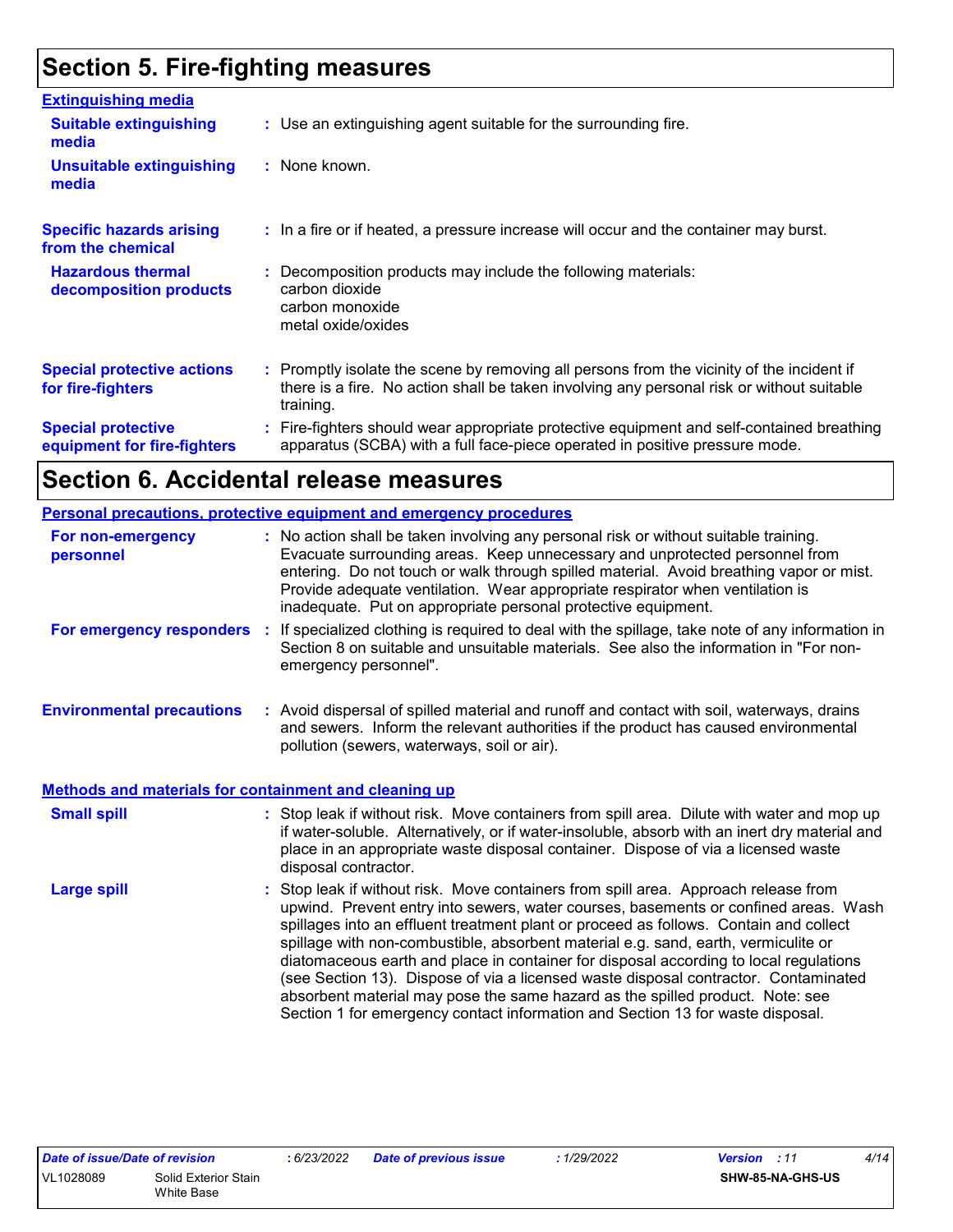# **Section 7. Handling and storage**

| <b>Precautions for safe handling</b>                                             |                                                                                                                                                                                                                                                                                                                                                                                                                                                                                                                                                                                                                                                                                                                                                                                                                                                 |
|----------------------------------------------------------------------------------|-------------------------------------------------------------------------------------------------------------------------------------------------------------------------------------------------------------------------------------------------------------------------------------------------------------------------------------------------------------------------------------------------------------------------------------------------------------------------------------------------------------------------------------------------------------------------------------------------------------------------------------------------------------------------------------------------------------------------------------------------------------------------------------------------------------------------------------------------|
| <b>Protective measures</b>                                                       | : Put on appropriate personal protective equipment (see Section 8). Persons with a<br>history of skin sensitization problems should not be employed in any process in which<br>this product is used. Avoid exposure - obtain special instructions before use. Avoid<br>exposure during pregnancy. Do not handle until all safety precautions have been read<br>and understood. Do not get in eyes or on skin or clothing. Do not breathe vapor or mist.<br>Do not ingest. If during normal use the material presents a respiratory hazard, use only<br>with adequate ventilation or wear appropriate respirator. Keep in the original container<br>or an approved alternative made from a compatible material, kept tightly closed when<br>not in use. Empty containers retain product residue and can be hazardous. Do not<br>reuse container. |
| <b>Advice on general</b><br>occupational hygiene                                 | : Eating, drinking and smoking should be prohibited in areas where this material is<br>handled, stored and processed. Workers should wash hands and face before eating,<br>drinking and smoking. Remove contaminated clothing and protective equipment before<br>entering eating areas. See also Section 8 for additional information on hygiene<br>measures.                                                                                                                                                                                                                                                                                                                                                                                                                                                                                   |
| <b>Conditions for safe storage,</b><br>including any<br><i>incompatibilities</i> | Store in accordance with local regulations. Store in original container protected from<br>direct sunlight in a dry, cool and well-ventilated area, away from incompatible materials<br>(see Section 10) and food and drink. Store locked up. Keep container tightly closed<br>and sealed until ready for use. Containers that have been opened must be carefully<br>resealed and kept upright to prevent leakage. Do not store in unlabeled containers.<br>Use appropriate containment to avoid environmental contamination. See Section 10 for<br>incompatible materials before handling or use.                                                                                                                                                                                                                                               |

### **Section 8. Exposure controls/personal protection**

#### **Control parameters**

### **Occupational exposure limits (OSHA United States)**

| <b>Ingredient name</b>                                                                   | CAS#                                         | <b>Exposure limits</b>                                                                                                                                                                                                                                                                                                                                                                                                          |
|------------------------------------------------------------------------------------------|----------------------------------------------|---------------------------------------------------------------------------------------------------------------------------------------------------------------------------------------------------------------------------------------------------------------------------------------------------------------------------------------------------------------------------------------------------------------------------------|
| Titanium Dioxide                                                                         | 13463-67-7                                   | ACGIH TLV (United States, 1/2021).<br>TWA: 10 mg/m <sup>3</sup> 8 hours.<br>OSHA PEL (United States, 5/2018).<br>TWA: 15 mg/m <sup>3</sup> 8 hours. Form: Total dust                                                                                                                                                                                                                                                            |
| Kaolin                                                                                   | 1332-58-7                                    | ACGIH TLV (United States, 1/2021).<br>TWA: 2 mg/m <sup>3</sup> 8 hours. Form: Respirable<br>fraction<br>NIOSH REL (United States, 10/2020).<br>TWA: 5 mg/m <sup>3</sup> 10 hours. Form: Respirable<br>fraction<br>TWA: 10 mg/m <sup>3</sup> 10 hours. Form: Total<br>OSHA PEL (United States, 5/2018).<br>TWA: 5 mg/m <sup>3</sup> 8 hours. Form: Respirable<br>fraction<br>TWA: 15 mg/m <sup>3</sup> 8 hours. Form: Total dust |
| Propylene Glycol                                                                         | $57 - 55 - 6$                                | OARS WEEL (United States, 1/2021).<br>TWA: 10 mg/m <sup>3</sup> 8 hours.                                                                                                                                                                                                                                                                                                                                                        |
| Heavy Paraffinic Oil                                                                     | 64742-54-7                                   | ACGIH TLV (United States, 1/2021).<br>TWA: 5 mg/m <sup>3</sup> 8 hours. Form: Inhalable<br>fraction<br>OSHA PEL (United States, 5/2018).<br>TWA: 5 mg/m <sup>3</sup> 8 hours.<br>NIOSH REL (United States, 10/2020).<br>TWA: 5 mg/m <sup>3</sup> 10 hours. Form: Mist<br>STEL: 10 mg/m <sup>3</sup> 15 minutes. Form: Mist                                                                                                      |
| Date of issue/Date of revision<br>VL1028089<br>Solid Exterior Stain<br><b>White Base</b> | : 6/23/2022<br><b>Date of previous issue</b> | 5/14<br>: 1/29/2022<br>Version : 11<br>SHW-85-NA-GHS-US                                                                                                                                                                                                                                                                                                                                                                         |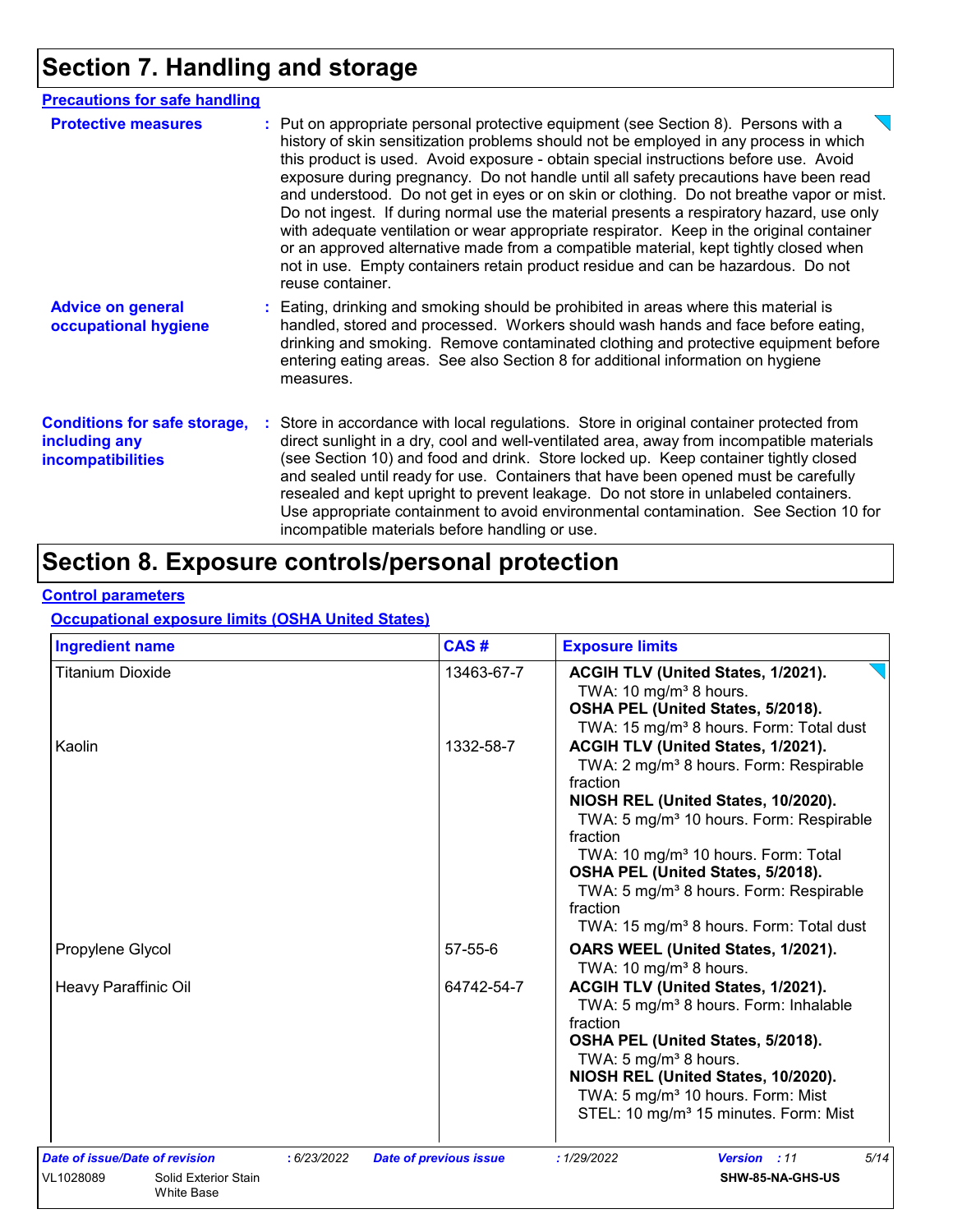| Carbendazim                                  | 10605-21-7 | None.                                                                                                                                                                                                                                                                                                                                                                                                                                                                                                                                                                                                                                                           |
|----------------------------------------------|------------|-----------------------------------------------------------------------------------------------------------------------------------------------------------------------------------------------------------------------------------------------------------------------------------------------------------------------------------------------------------------------------------------------------------------------------------------------------------------------------------------------------------------------------------------------------------------------------------------------------------------------------------------------------------------|
| <b>Occupational exposure limits (Canada)</b> |            |                                                                                                                                                                                                                                                                                                                                                                                                                                                                                                                                                                                                                                                                 |
| <b>Ingredient name</b>                       | CAS#       | <b>Exposure limits</b>                                                                                                                                                                                                                                                                                                                                                                                                                                                                                                                                                                                                                                          |
| Titanium dioxide                             | 13463-67-7 | <b>CA British Columbia Provincial (Canada,</b><br>$6/2021$ ).<br>TWA: 10 mg/m <sup>3</sup> 8 hours. Form: Total dust<br>TWA: 3 mg/m <sup>3</sup> 8 hours. Form: respirable<br>fraction<br>CA Quebec Provincial (Canada, 6/2021).<br>TWAEV: 10 mg/m <sup>3</sup> 8 hours. Form: Total dust.<br>CA Alberta Provincial (Canada, 6/2018).<br>8 hrs OEL: 10 mg/m <sup>3</sup> 8 hours.<br>CA Ontario Provincial (Canada, 6/2019).<br>TWA: 10 mg/m <sup>3</sup> 8 hours.<br><b>CA Saskatchewan Provincial (Canada,</b><br>7/2013).<br>STEL: 20 mg/m <sup>3</sup> 15 minutes.<br>TWA: 10 mg/m <sup>3</sup> 8 hours.                                                    |
| Kaolin                                       | 1332-58-7  | CA Alberta Provincial (Canada, 6/2018).<br>8 hrs OEL: 2 mg/m <sup>3</sup> 8 hours. Form:<br>Respirable<br><b>CA British Columbia Provincial (Canada,</b><br>6/2021).<br>TWA: 2 mg/m <sup>3</sup> 8 hours. Form: Respirable<br>CA Quebec Provincial (Canada, 6/2021).<br>TWAEV: 2 mg/m <sup>3</sup> 8 hours. Form: Respirable<br>dust.<br>CA Ontario Provincial (Canada, 6/2019).<br>TWA: 2 mg/m <sup>3</sup> 8 hours. Form: Respirable<br>particulate matter.<br><b>CA Saskatchewan Provincial (Canada,</b><br>7/2013).<br>STEL: 4 mg/m <sup>3</sup> 15 minutes. Form: respirable<br>fraction<br>TWA: 2 mg/m <sup>3</sup> 8 hours. Form: respirable<br>fraction |
| diuron (ISO)                                 | 330-54-1   | CA Alberta Provincial (Canada, 6/2018).<br>8 hrs OEL: 10 mg/m <sup>3</sup> 8 hours.<br><b>CA British Columbia Provincial (Canada,</b><br>6/2021).<br>TWA: 10 mg/m <sup>3</sup> 8 hours.<br>CA Ontario Provincial (Canada, 6/2019).<br>TWA: 10 mg/m <sup>3</sup> 8 hours.<br>CA Quebec Provincial (Canada, 6/2021).<br>TWAEV: 10 mg/m <sup>3</sup> 8 hours.<br><b>CA Saskatchewan Provincial (Canada,</b><br>7/2013).<br>STEL: 20 mg/m <sup>3</sup> 15 minutes.<br>TWA: 10 mg/m <sup>3</sup> 8 hours.                                                                                                                                                            |

#### diuron (ISO) 330-54-1 **NOM-010-STPS-2014 (Mexico, 4/2016).** TWA: 10 mg/mª 8 hours. **Exposure limits CAS #**

|                                                 | Date of issue/Date of revision |  | 6/23/2022 | <b>Date of previous issue</b> | 1/29/2022        | <b>Version</b> : 11 | 6/14 |
|-------------------------------------------------|--------------------------------|--|-----------|-------------------------------|------------------|---------------------|------|
| VL1028089<br>Solid Exterior Stain<br>White Base |                                |  |           |                               | SHW-85-NA-GHS-US |                     |      |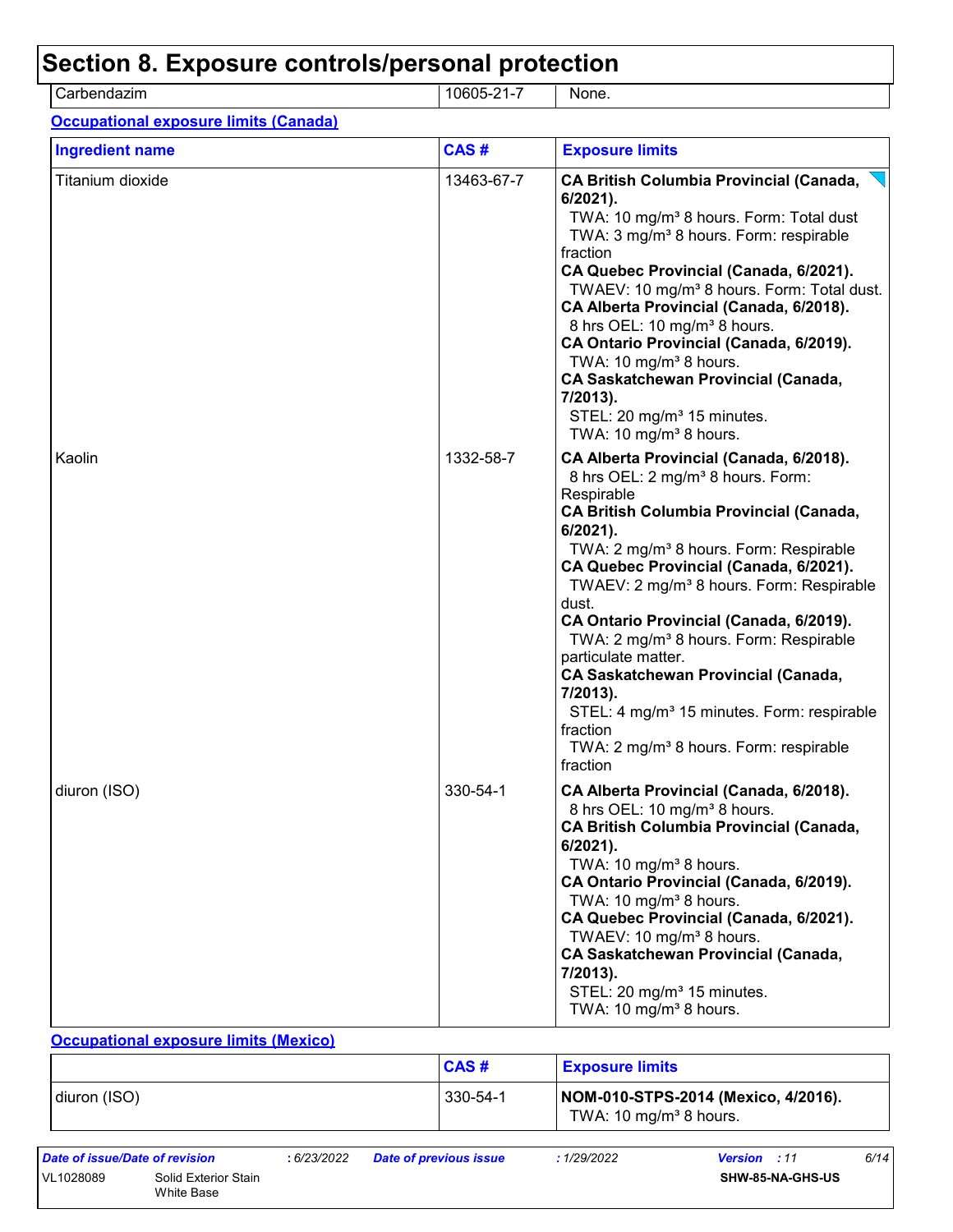### **Section 8. Exposure controls/personal protection**

| <b>Appropriate engineering</b><br>controls<br><b>Environmental exposure</b><br><b>controls</b> | : If user operations generate dust, fumes, gas, vapor or mist, use process enclosures,<br>local exhaust ventilation or other engineering controls to keep worker exposure to<br>airborne contaminants below any recommended or statutory limits.<br>Emissions from ventilation or work process equipment should be checked to ensure<br>they comply with the requirements of environmental protection legislation. In some                                                                                                                                                                                           |
|------------------------------------------------------------------------------------------------|----------------------------------------------------------------------------------------------------------------------------------------------------------------------------------------------------------------------------------------------------------------------------------------------------------------------------------------------------------------------------------------------------------------------------------------------------------------------------------------------------------------------------------------------------------------------------------------------------------------------|
|                                                                                                | cases, fume scrubbers, filters or engineering modifications to the process equipment<br>will be necessary to reduce emissions to acceptable levels.                                                                                                                                                                                                                                                                                                                                                                                                                                                                  |
| <b>Individual protection measures</b>                                                          |                                                                                                                                                                                                                                                                                                                                                                                                                                                                                                                                                                                                                      |
| <b>Hygiene measures</b>                                                                        | Wash hands, forearms and face thoroughly after handling chemical products, before<br>eating, smoking and using the lavatory and at the end of the working period.<br>Appropriate techniques should be used to remove potentially contaminated clothing.<br>Contaminated work clothing should not be allowed out of the workplace. Wash<br>contaminated clothing before reusing. Ensure that eyewash stations and safety<br>showers are close to the workstation location.                                                                                                                                            |
| <b>Eye/face protection</b>                                                                     | Safety eyewear complying with an approved standard should be used when a risk<br>assessment indicates this is necessary to avoid exposure to liquid splashes, mists,<br>gases or dusts. If contact is possible, the following protection should be worn, unless<br>the assessment indicates a higher degree of protection: safety glasses with side-<br>shields.                                                                                                                                                                                                                                                     |
| <b>Skin protection</b>                                                                         |                                                                                                                                                                                                                                                                                                                                                                                                                                                                                                                                                                                                                      |
| <b>Hand protection</b>                                                                         | Chemical-resistant, impervious gloves complying with an approved standard should be<br>worn at all times when handling chemical products if a risk assessment indicates this is<br>necessary. Considering the parameters specified by the glove manufacturer, check<br>during use that the gloves are still retaining their protective properties. It should be<br>noted that the time to breakthrough for any glove material may be different for different<br>glove manufacturers. In the case of mixtures, consisting of several substances, the<br>protection time of the gloves cannot be accurately estimated. |
| <b>Body protection</b>                                                                         | Personal protective equipment for the body should be selected based on the task being<br>performed and the risks involved and should be approved by a specialist before<br>handling this product.                                                                                                                                                                                                                                                                                                                                                                                                                    |
| <b>Other skin protection</b>                                                                   | Appropriate footwear and any additional skin protection measures should be selected<br>based on the task being performed and the risks involved and should be approved by a<br>specialist before handling this product.                                                                                                                                                                                                                                                                                                                                                                                              |
| <b>Respiratory protection</b>                                                                  | Based on the hazard and potential for exposure, select a respirator that meets the<br>appropriate standard or certification. Respirators must be used according to a<br>respiratory protection program to ensure proper fitting, training, and other important<br>aspects of use.                                                                                                                                                                                                                                                                                                                                    |

### **Section 9. Physical and chemical properties**

The conditions of measurement of all properties are at standard temperature and pressure unless otherwise indicated.

| <b>Appearance</b>                                                 |                                                          |
|-------------------------------------------------------------------|----------------------------------------------------------|
| <b>Physical state</b>                                             | : Liquid.                                                |
| <b>Color</b>                                                      | : Not available.                                         |
| Odor                                                              | $\therefore$ Not available.                              |
| <b>Odor threshold</b>                                             | : Not available.                                         |
| pH                                                                | : 9                                                      |
| <b>Melting point/freezing point</b>                               | : Not available.                                         |
| <b>Boiling point, initial boiling</b><br>point, and boiling range | : $100^{\circ}$ C (212 $^{\circ}$ F)                     |
| <b>Flash point</b>                                                | : Closed cup: 96°C (204.8°F) [Pensky-Martens Closed Cup] |

| Date of issue/Date of revision |                                    | : 6/23/2022 | Date of previous issue | : 1/29/2022 | <b>Version</b> : 11 |                         | 7/14 |
|--------------------------------|------------------------------------|-------------|------------------------|-------------|---------------------|-------------------------|------|
| VL1028089                      | Solid Exterior Stain<br>White Base |             |                        |             |                     | <b>SHW-85-NA-GHS-US</b> |      |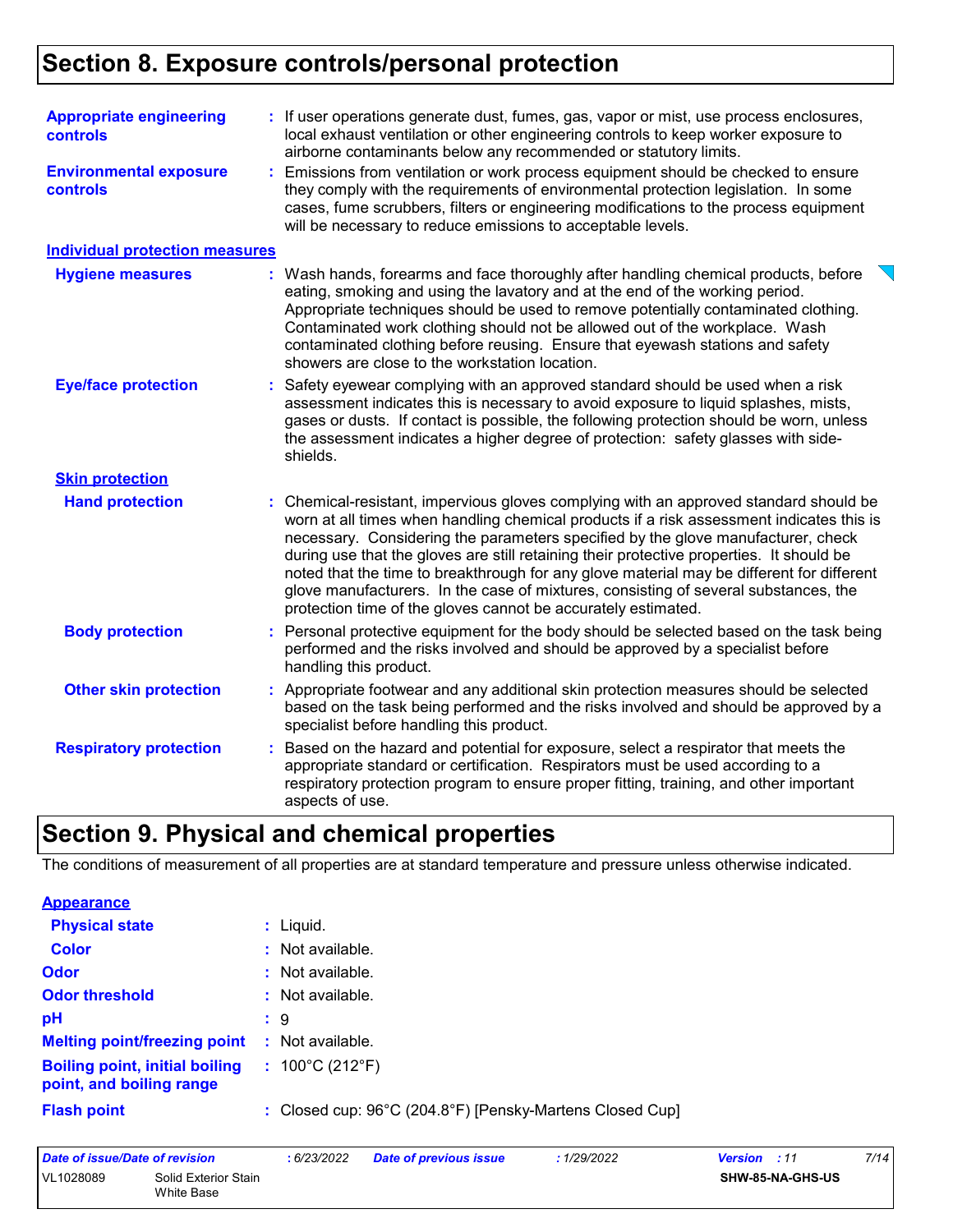### **Section 9. Physical and chemical properties**

| <b>Evaporation rate</b>                               | $\therefore$ 0.09 (butyl acetate = 1)                            |
|-------------------------------------------------------|------------------------------------------------------------------|
| <b>Flammability</b>                                   | $:$ Not available.                                               |
| Lower and upper explosion<br>limit/flammability limit | : Lower: $0.6\%$<br>Upper: 12.5%                                 |
| <b>Vapor pressure</b>                                 | : $2.3$ kPa (17.5 mm Hg)                                         |
| <b>Relative vapor density</b>                         | : 1 [Air = 1]                                                    |
| <b>Relative density</b>                               | : 1.26                                                           |
| <b>Solubility</b>                                     | : Not available.                                                 |
| <b>Partition coefficient: n-</b><br>octanol/water     | : Not applicable.                                                |
| <b>Auto-ignition temperature</b>                      | : Not available.                                                 |
| <b>Decomposition temperature</b>                      | : Not available.                                                 |
| <b>Viscosity</b>                                      | : Kinematic (40°C (104°F)): >20.5 mm <sup>2</sup> /s (>20.5 cSt) |
| <b>Molecular weight</b>                               | : Not applicable.                                                |
| <b>Aerosol product</b>                                |                                                                  |
| <b>Heat of combustion</b>                             | : 1.463 kJ/q                                                     |

### **Section 10. Stability and reactivity**

| <b>Reactivity</b>                                   | : No specific test data related to reactivity available for this product or its ingredients.              |
|-----------------------------------------------------|-----------------------------------------------------------------------------------------------------------|
| <b>Chemical stability</b>                           | : The product is stable.                                                                                  |
| <b>Possibility of hazardous</b><br><b>reactions</b> | : Under normal conditions of storage and use, hazardous reactions will not occur.                         |
| <b>Conditions to avoid</b>                          | $:$ No specific data.                                                                                     |
| <b>Incompatible materials</b>                       | : No specific data.                                                                                       |
| <b>Hazardous decomposition</b><br>products          | : Under normal conditions of storage and use, hazardous decomposition products should<br>not be produced. |

### **Section 11. Toxicological information**

### **Information on toxicological effects**

#### **Acute toxicity**

| <b>Product/ingredient name</b> | <b>Result</b> | <b>Species</b> | <b>Dose</b>   | <b>Exposure</b> |
|--------------------------------|---------------|----------------|---------------|-----------------|
| Propylene Glycol               | ILD50 Dermal  | Rabbit         | 20800 mg/kg   |                 |
|                                | ILD50 Oral    | Rat            | $20$ g/kg     |                 |
| Carbendazim                    | ILD50 Dermal  | Rabbit         | 8500 mg/kg    |                 |
|                                | ILD50 Dermal  | Rat            | $2$ g/kg      |                 |
|                                | LD50 Oral     | Rat            | $>5050$ mg/kg |                 |

**Irritation/Corrosion**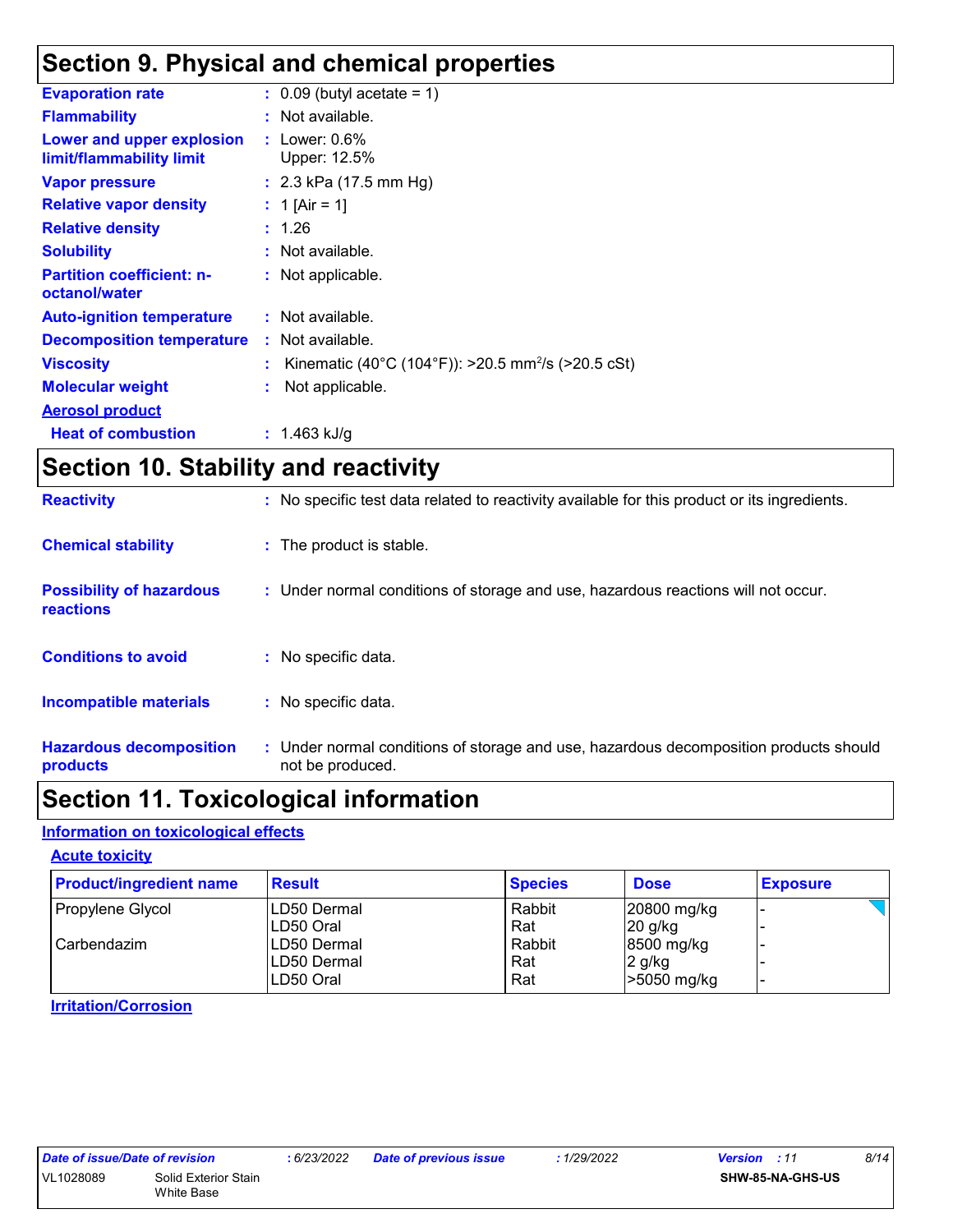### **Section 11. Toxicological information**

| <b>Product/ingredient name</b> | <b>Result</b>            | <b>Species</b> | <b>Score</b>             | <b>Exposure</b>  | <b>Observation</b> |
|--------------------------------|--------------------------|----------------|--------------------------|------------------|--------------------|
| <b>Titanium Dioxide</b>        | Skin - Mild irritant     | Human          |                          | 72 hours 300     |                    |
|                                |                          |                |                          | ug I             |                    |
| Propylene Glycol               | Eyes - Mild irritant     | Rabbit         |                          | 24 hours 500     |                    |
|                                |                          |                |                          | mg               |                    |
|                                | Eyes - Mild irritant     | Rabbit         |                          | $100 \text{ mg}$ |                    |
|                                | Skin - Moderate irritant | Child          |                          | 96 hours 30      | ٠                  |
|                                |                          |                |                          | % C              |                    |
|                                | Skin - Mild irritant     | Human          |                          | 168 hours        | $\overline{a}$     |
|                                |                          |                |                          | 500 mg           |                    |
|                                | Skin - Moderate irritant | Human          |                          | 72 hours 104     |                    |
|                                |                          |                |                          | mg I             |                    |
|                                | Skin - Mild irritant     | Woman          | $\overline{\phantom{0}}$ | l 96 hours 30    | ٠                  |
|                                |                          |                |                          | %                |                    |

#### **Sensitization**

Not available.

#### **Mutagenicity**

Not available.

#### **Carcinogenicity**

Not available.

#### **Classification**

| <b>Product/ingredient name</b> | <b>OSHA</b> | <b>IARC</b> | <b>NTP</b> |
|--------------------------------|-------------|-------------|------------|
| Titanium Dioxide               |             | 2Β          |            |

#### **Reproductive toxicity**

Not available.

#### **Teratogenicity**

Not available.

#### **Specific target organ toxicity (single exposure)**

Not available.

#### **Specific target organ toxicity (repeated exposure)**

| <b>Name</b> | <b>Category</b>        | <b>Route of</b><br><b>exposure</b> | <b>Target organs</b> |
|-------------|------------------------|------------------------------------|----------------------|
| Kaolin      | ∣Category <sup>⊿</sup> | inhalation                         | lungs                |

#### **Aspiration hazard**

| <b>Name</b>          | <b>Result</b>                |
|----------------------|------------------------------|
| Heavy Paraffinic Oil | ASPIRATION HAZARD - Category |

#### **Information on the likely routes of exposure :** Not available.

| <b>Potential acute health effects</b> |                                                     |
|---------------------------------------|-----------------------------------------------------|
| <b>Eye contact</b>                    | : No known significant effects or critical hazards. |
| <b>Inhalation</b>                     | : No known significant effects or critical hazards. |
| <b>Skin contact</b>                   | : May cause an allergic skin reaction.              |
| <b>Ingestion</b>                      | : No known significant effects or critical hazards. |



*Date of issue/Date of revision* **:** *6/23/2022 Date of previous issue : 1/29/2022 Version : 11 9/14* VL1028089 Solid Exterior Stain White Base **SHW-85-NA-GHS-US**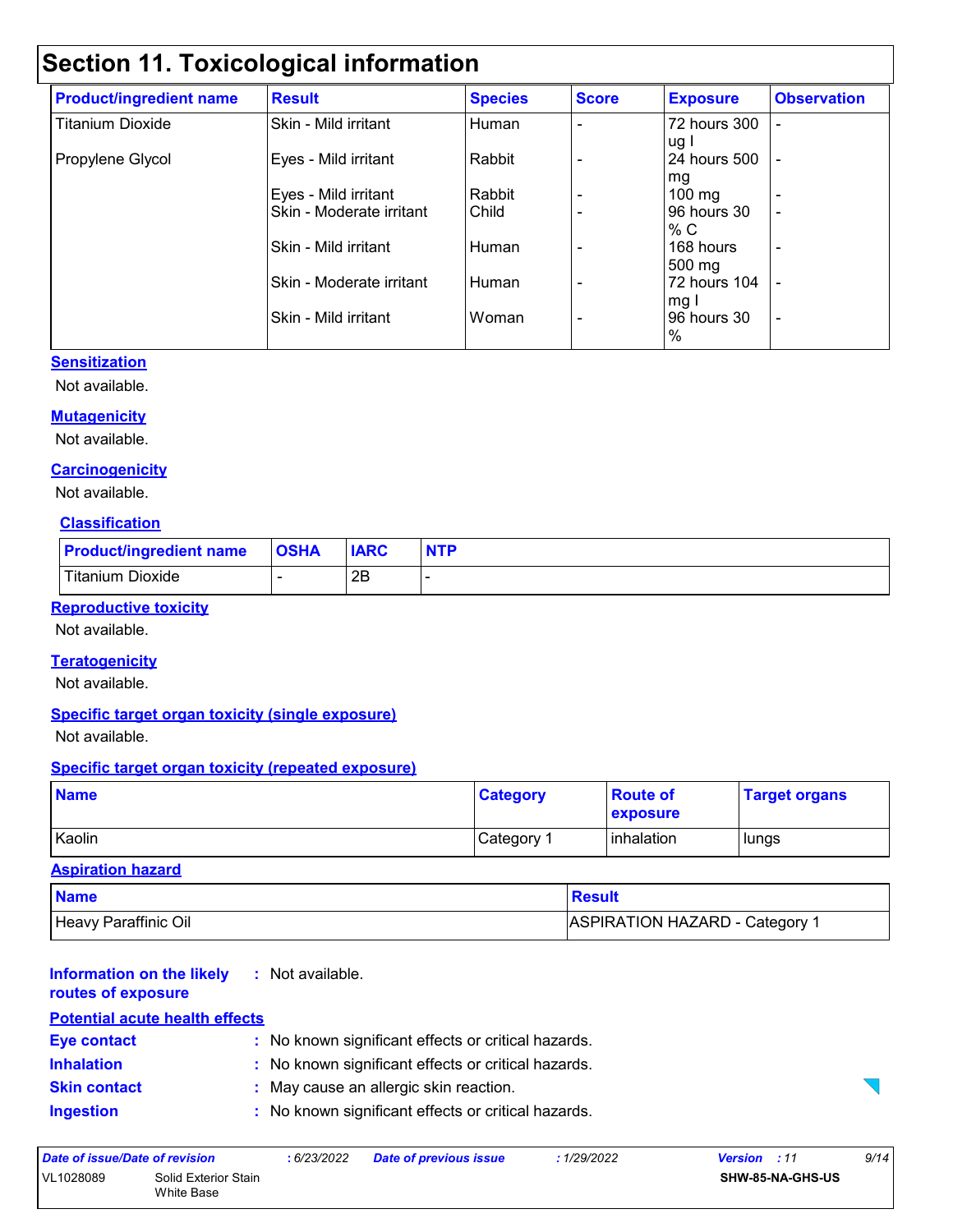### **Section 11. Toxicological information**

|                                              | <b>Symptoms related to the physical, chemical and toxicological characteristics</b>                                                                                      |
|----------------------------------------------|--------------------------------------------------------------------------------------------------------------------------------------------------------------------------|
| <b>Eye contact</b>                           | : No specific data.                                                                                                                                                      |
| <b>Inhalation</b>                            | : Adverse symptoms may include the following:<br>reduced fetal weight<br>increase in fetal deaths<br>skeletal malformations                                              |
| <b>Skin contact</b>                          | : Adverse symptoms may include the following:<br>irritation<br>redness<br>reduced fetal weight<br>increase in fetal deaths<br>skeletal malformations                     |
| <b>Ingestion</b>                             | : Adverse symptoms may include the following:<br>reduced fetal weight<br>increase in fetal deaths<br>skeletal malformations                                              |
|                                              | Delayed and immediate effects and also chronic effects from short and long term exposure                                                                                 |
| <b>Short term exposure</b>                   |                                                                                                                                                                          |
| <b>Potential immediate</b><br><b>effects</b> | : Not available.                                                                                                                                                         |
| <b>Potential delayed effects</b>             | : Not available.                                                                                                                                                         |
| <b>Long term exposure</b>                    |                                                                                                                                                                          |
| <b>Potential immediate</b><br><b>effects</b> | : Not available.                                                                                                                                                         |
| <b>Potential delayed effects</b>             | $:$ Not available.                                                                                                                                                       |
| <b>Potential chronic health effects</b>      |                                                                                                                                                                          |
| Not available.                               |                                                                                                                                                                          |
| <b>General</b>                               | : Causes damage to organs through prolonged or repeated exposure. Once sensitized, a<br>severe allergic reaction may occur when subsequently exposed to very low levels. |
| <b>Carcinogenicity</b>                       | : Suspected of causing cancer. Risk of cancer depends on duration and level of<br>exposure.                                                                              |
| <b>Mutagenicity</b>                          | : May cause genetic defects.                                                                                                                                             |
| <b>Teratogenicity</b>                        | : May damage the unborn child.                                                                                                                                           |
| <b>Developmental effects</b>                 | : No known significant effects or critical hazards.                                                                                                                      |
| <b>Fertility effects</b>                     | : May damage fertility.                                                                                                                                                  |
|                                              |                                                                                                                                                                          |

**Numerical measures of toxicity** Not available. **Acute toxicity estimates**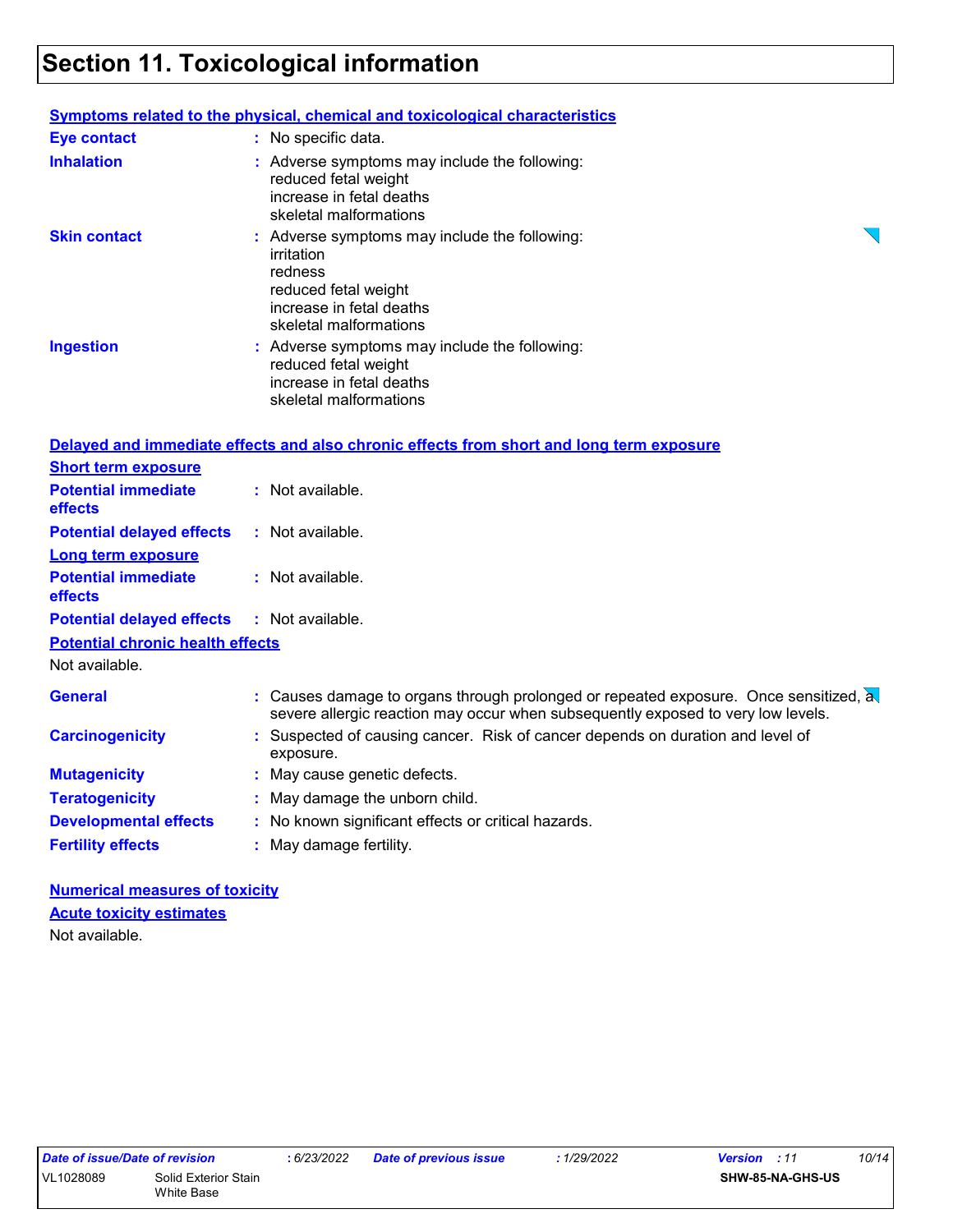### **Section 12. Ecological information**

#### **Toxicity**

| <b>Product/ingredient name</b> | <b>Result</b>                         | <b>Species</b>                                                                 | <b>Exposure</b> |
|--------------------------------|---------------------------------------|--------------------------------------------------------------------------------|-----------------|
| <b>Titanium Dioxide</b>        | Acute LC50 >1000000 µg/l Marine water | Fish - Fundulus heteroclitus                                                   | 96 hours        |
| Propylene Glycol               | Acute EC50 >110 ppm Fresh water       | Daphnia - Daphnia magna                                                        | 48 hours        |
|                                | Acute LC50 1020000 µg/l Fresh water   | Crustaceans - Ceriodaphnia<br>dubia                                            | 48 hours        |
|                                | Acute LC50 710000 µg/l Fresh water    | Fish - Pimephales promelas                                                     | 96 hours        |
| Carbendazim                    | Acute EC50 19.0562 mg/l Fresh water   | Algae - Scenedesmus acutus var.<br>acutus                                      | 96 hours        |
|                                | Acute EC50 20 µg/l Fresh water        | Daphnia - Daphnia magna                                                        | 48 hours        |
|                                | Acute LC50 77 µg/l Fresh water        | Crustaceans - Gammarus pulex -<br>Juvenile (Fledgling, Hatchling,<br>Weanling) | 48 hours        |
|                                | Acute LC50 7 µg/l Fresh water         | Fish - Ictalurus punctatus - Yolk-<br>sac fry                                  | 96 hours        |
|                                | Chronic EC10 10 µg/l Fresh water      | Crustaceans - Gammarus pulex -<br>Adult                                        | 21 days         |
|                                | Chronic NOEC 3.1 ppb Fresh water      | Daphnia - Daphnia magna                                                        | 21 days         |

#### **Persistence and degradability**

| <b>Product/ingredient name</b> | <b>Aquatic half-life</b> | <b>Photolysis</b> | Biodegradability |
|--------------------------------|--------------------------|-------------------|------------------|
| Propylene Glycol               |                          |                   | Readily          |

#### **Bioaccumulative potential**

| <b>Product/ingredient name</b> | ∣ LoqP <sub>ow</sub>     | <b>BCF</b> | <b>Potential</b> |
|--------------------------------|--------------------------|------------|------------------|
| Carbendazim                    | $\overline{\phantom{a}}$ | Б1<br>. ت  | low              |

#### **Mobility in soil**

**Soil/water partition coefficient (K**<sub>oc</sub>) **:** Not available.

**Other adverse effects :** No known significant effects or critical hazards.

### **Section 13. Disposal considerations**

The generation of waste should be avoided or minimized wherever possible. Disposal of this product, solutions and any by-products should at all times comply with the requirements of environmental protection and waste disposal legislation and any regional local authority requirements. Dispose of surplus and non-recyclable products via a licensed waste disposal contractor. Waste should not be disposed of untreated to the sewer unless fully compliant with the requirements of all authorities with jurisdiction. Waste packaging should be recycled. Incineration or landfill should only be considered when recycling is not feasible. This material and its container must be disposed of in a safe way. Care should be taken when handling emptied containers that have not been cleaned or rinsed out. Empty containers or liners may retain some product residues. Avoid dispersal of spilled material and runoff and contact with soil, waterways, drains and sewers. **Disposal methods :**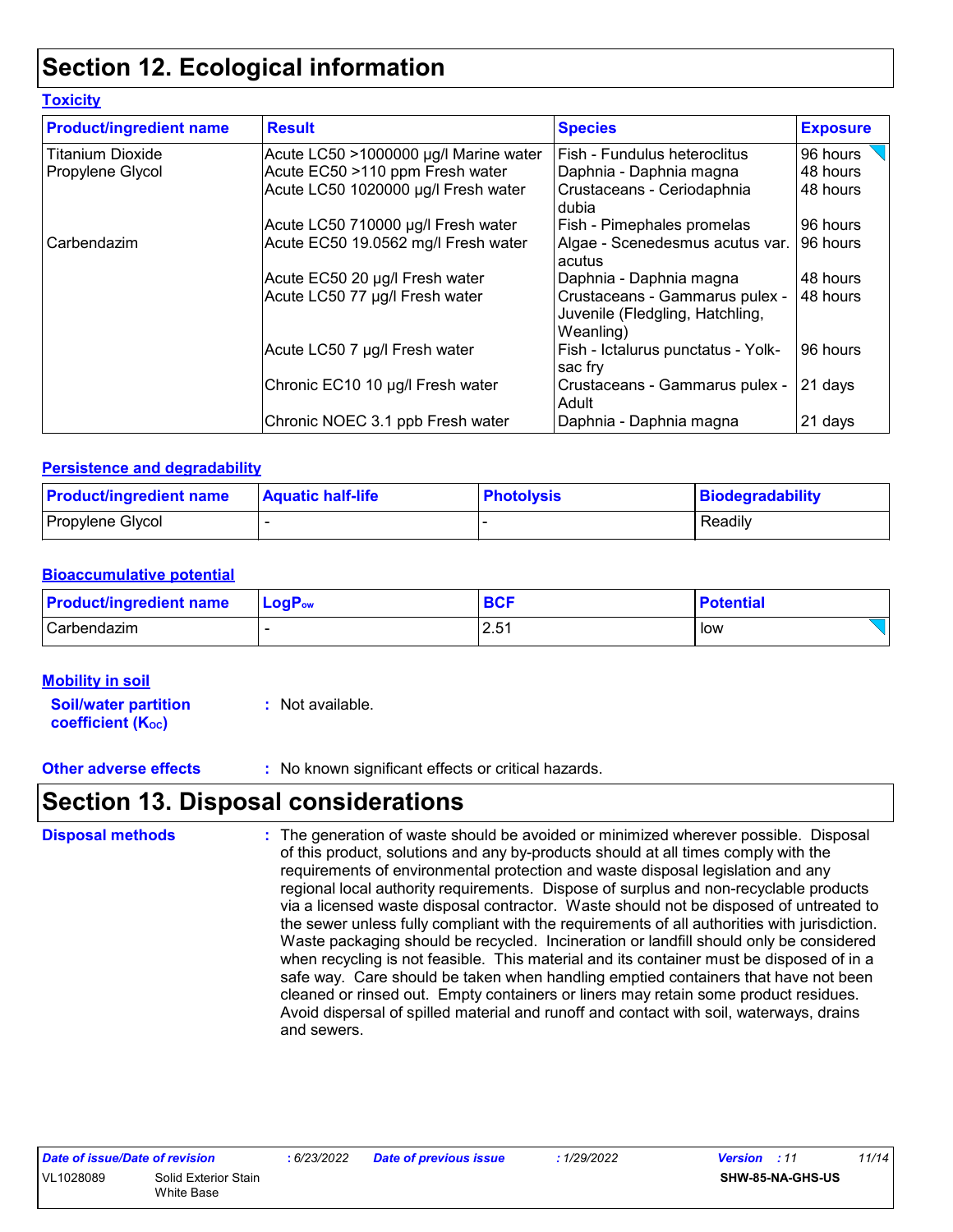## **Section 14. Transport information**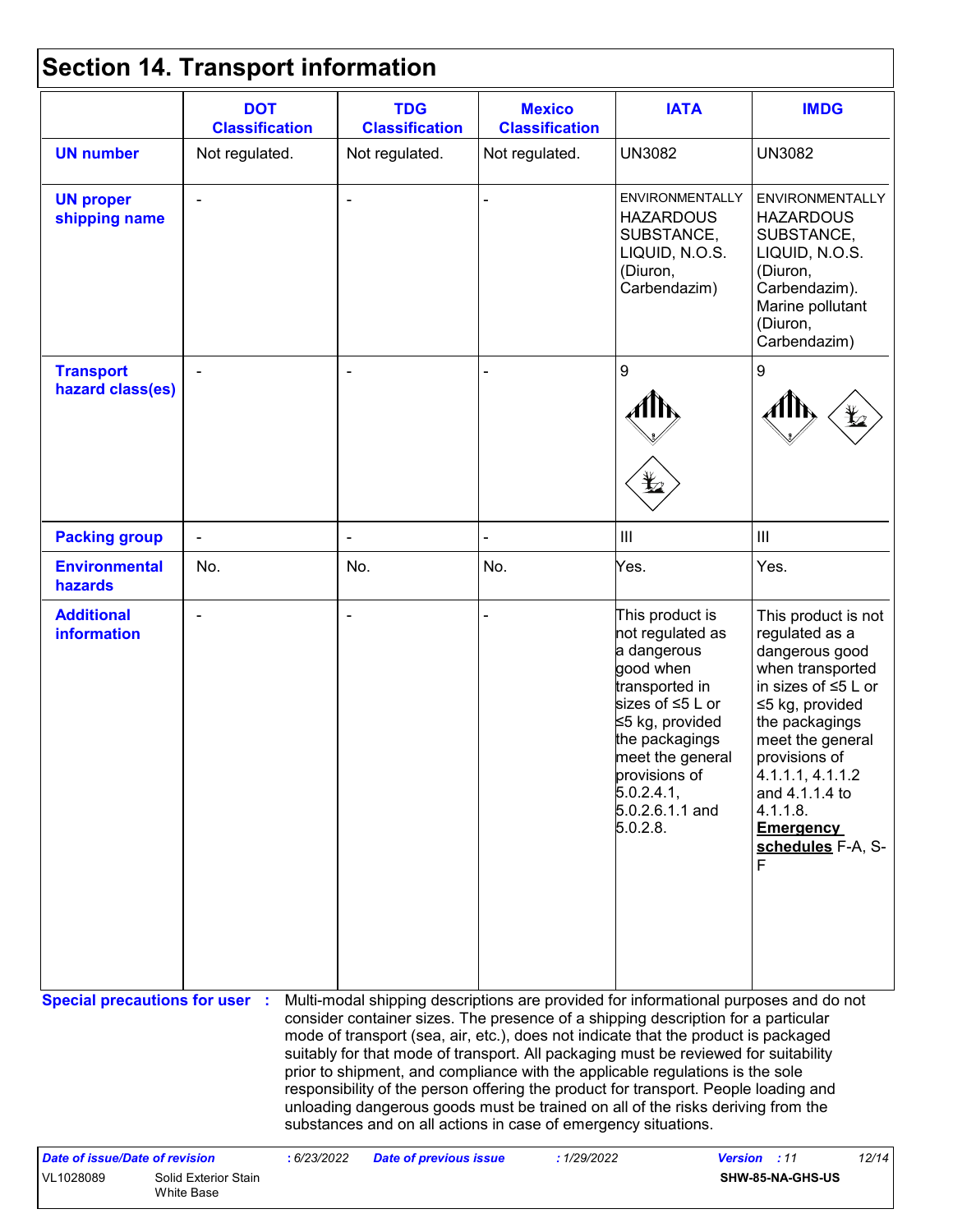### **Section 14. Transport information**

**Transport in bulk according :** Not available. **to IMO instruments**

#### : Not available. **Proper shipping name :**

### **Section 15. Regulatory information**

**TSCA 5(a)2 proposed significant new use rules**: 2-Methyl-4-isothiazolin-3-one; 5-Chloro-2-methylisothiazolinone

#### **SARA 313**

SARA 313 (40 CFR 372.45) supplier notification can be found on the Environmental Data Sheet.

#### **California Prop. 65**

WARNING: This product contains chemicals known to the State of California to cause cancer and birth defects or other reproductive harm.

#### **International regulations**

- **International lists :**
- **Australia inventory (AIIC)**: Not determined. **China inventory (IECSC)**: Not determined. **Japan inventory (CSCL)**: Not determined. **Japan inventory (ISHL)**: Not determined. **Korea inventory (KECI)**: Not determined. **New Zealand Inventory of Chemicals (NZIoC)**: Not determined. **Philippines inventory (PICCS)**: Not determined. **Taiwan Chemical Substances Inventory (TCSI)**: Not determined. **Thailand inventory**: Not determined. **Turkey inventory**: Not determined. **Vietnam inventory**: Not determined.

### **Section 16. Other information**

#### **Hazardous Material Information System (U.S.A.)**



**The customer is responsible for determining the PPE code for this material. For more information on HMIS® Personal Protective Equipment (PPE) codes, consult the HMIS® Implementation Manual.**

**Caution: HMIS® ratings are based on a 0-4 rating scale, with 0 representing minimal hazards or risks, and 4 representing significant hazards or risks. Although HMIS® ratings and the associated label are not required on SDSs or products leaving a facility under 29 CFR 1910.1200, the preparer may choose to provide them. HMIS® ratings are to be used with a fully implemented HMIS® program. HMIS® is a registered trademark and service mark of the American Coatings Association, Inc.**

**Procedure used to derive the classification**

| <b>Classification</b>                                                                                                                                                                                                   |                                    |  |             |                               |             | <b>Justification</b>                                                                                       |       |  |
|-------------------------------------------------------------------------------------------------------------------------------------------------------------------------------------------------------------------------|------------------------------------|--|-------------|-------------------------------|-------------|------------------------------------------------------------------------------------------------------------|-------|--|
| SKIN SENSITIZATION - Category 1<br><b>GERM CELL MUTAGENICITY - Category 1</b><br>CARCINOGENICITY - Category 2<br>TOXIC TO REPRODUCTION - Category 1B<br>SPECIFIC TARGET ORGAN TOXICITY (REPEATED EXPOSURE) - Category 1 |                                    |  |             |                               |             | Calculation method<br>Calculation method<br>Calculation method<br>Calculation method<br>Calculation method |       |  |
| <b>History</b>                                                                                                                                                                                                          |                                    |  |             |                               |             |                                                                                                            |       |  |
| <b>Date of printing</b>                                                                                                                                                                                                 |                                    |  | : 6/23/2022 |                               |             |                                                                                                            |       |  |
| Date of issue/Date of<br>revision                                                                                                                                                                                       |                                    |  | : 6/23/2022 |                               |             |                                                                                                            |       |  |
|                                                                                                                                                                                                                         | Date of issue/Date of revision     |  | : 6/23/2022 | <b>Date of previous issue</b> | : 1/29/2022 | <b>Version</b> : 11                                                                                        | 13/14 |  |
| VL1028089                                                                                                                                                                                                               | Solid Exterior Stain<br>White Base |  |             |                               |             | SHW-85-NA-GHS-US                                                                                           |       |  |